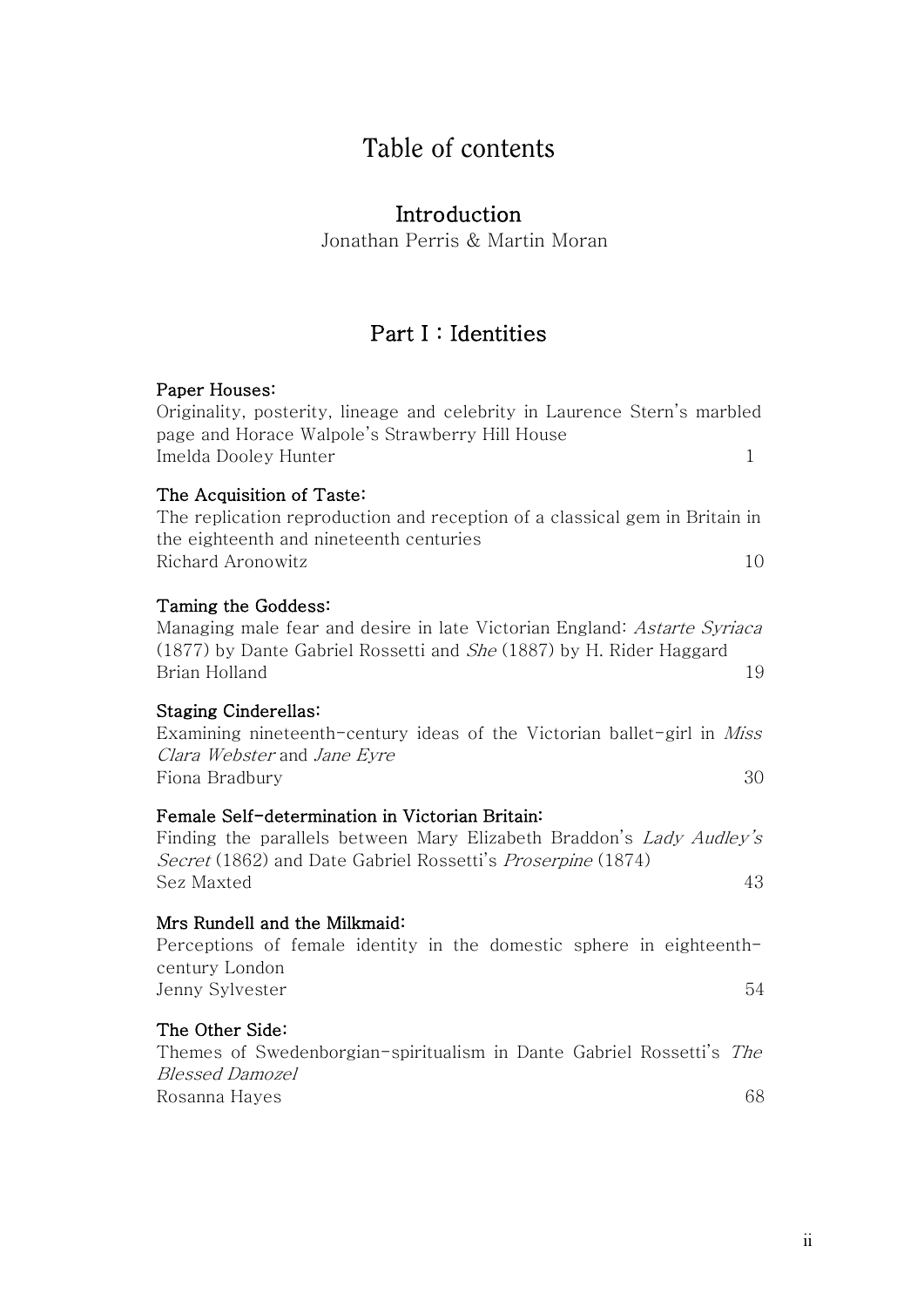## Part II : Material Condition

| The Engine of Change:<br>Exploring the cultural challenges of railway development in early Victorian<br>England                                            |     |
|------------------------------------------------------------------------------------------------------------------------------------------------------------|-----|
| Heather Auton                                                                                                                                              | 80  |
| A Proverbial Education?<br>Mottos in May Morris's <i>The Homestead and the Forest</i> cot quilt and<br>Mayor's <i>English Spelling Book</i><br>Alison Fogg | 95  |
| Forward to the Past:<br>The Eglinton Tournament and chivalry in the Age of Steam<br>Nigel Hankin                                                           | 110 |
| Valuable & Able to Value:<br>A Shakespearean method<br>Pratibha Rai                                                                                        | 122 |
| George Eliot's Microscope<br>Emelia Hamilton-Russell                                                                                                       | 133 |

## Part III : Hierarchy and Hegemony

#### Salve, festa dies:

An examination of the Marian Restoration through the reforms of Reginald Cardinal Pole and a woodcut from John Foxe's Actes and Monuments of these Latter and Perilous Days Christopher Akers 142

### Layers of Meaning:

Interpretations of the Cowdray Portrait in the light of Serlio's Obelisk P Hilary Brash 152

### 'By Instruments her Powers Appeare':

Gender, intimacy, and power': The political uses of music and miniature portraits at the court of Queen Elizabeth I Elodie Noël 167

### Truth or Deception:

A discussion of the impact and influence of the art of flattery in the Elizabethan court as seen through an examination of Ars adulandi, The Arte of Flatterie by Ulpian Fulwell and a portrait of Robert Dudley,  $1<sup>st</sup>$  Earl of Leicester Sarah Bolton 180